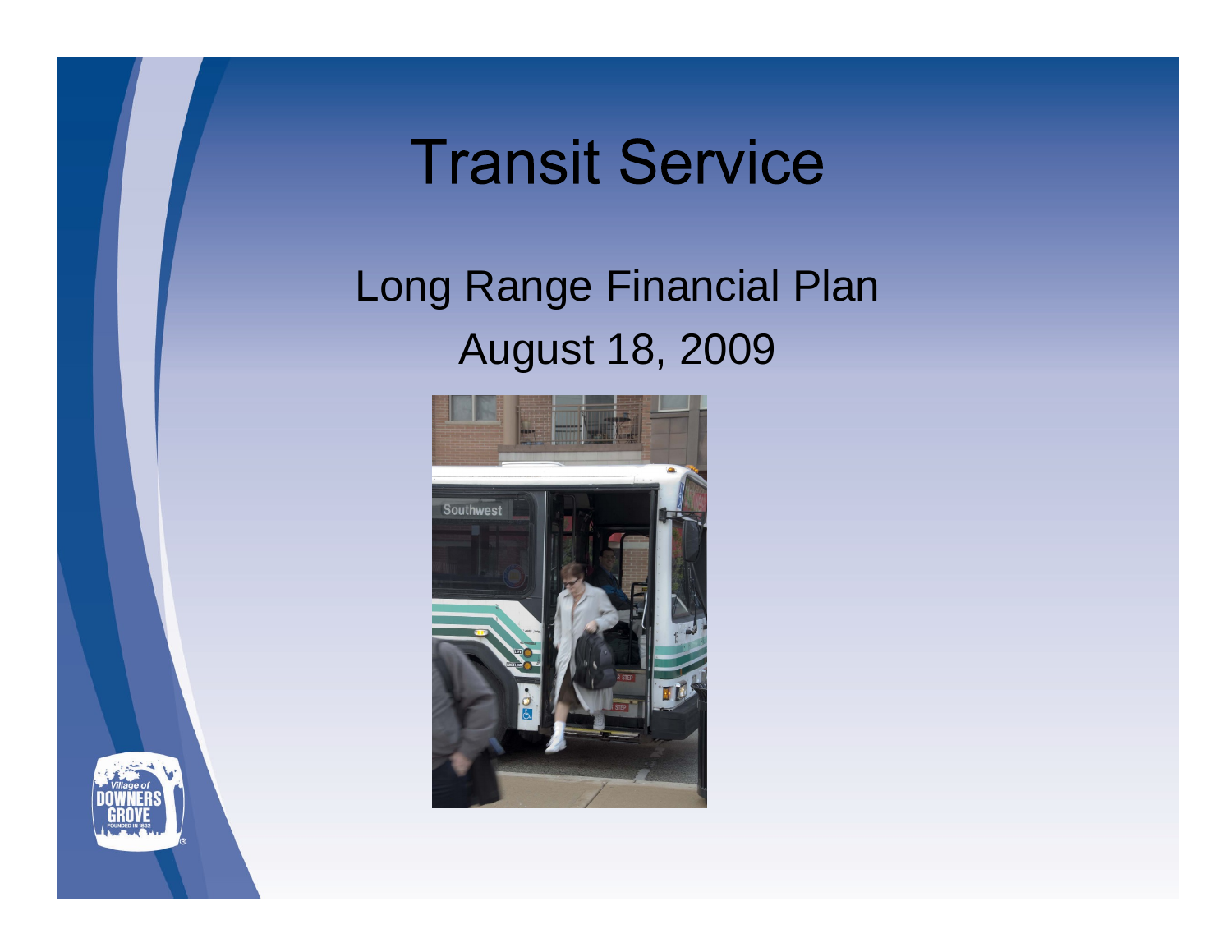## **Discussion Outline**

## **Status of the Current Program**

- Current Operation
- Ridership Statistics
- Review of Revenues and Expenses
- **Program Goals for the Future**

Short Term, 2010-2011 2012 and Beyond

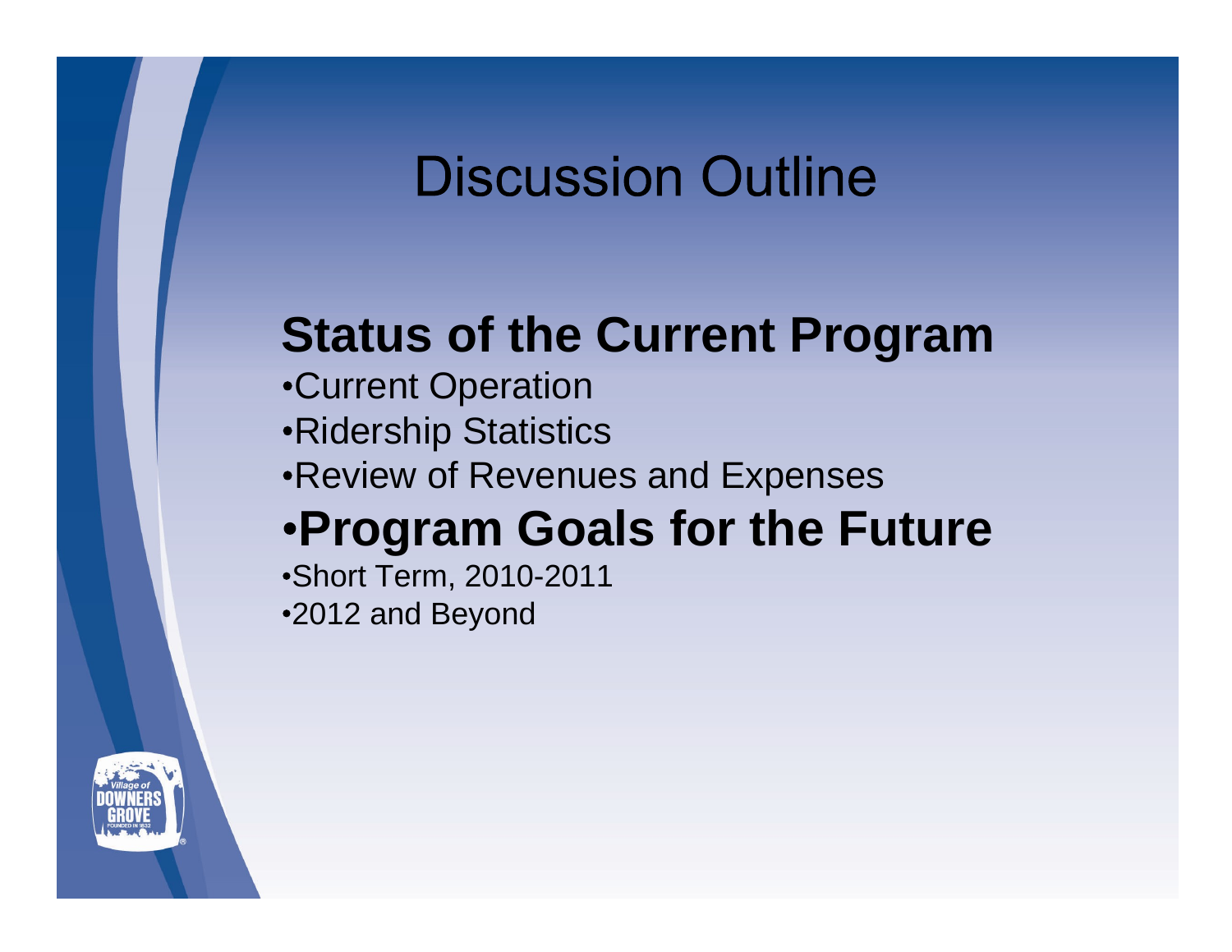RTAMS - Printable Station Report

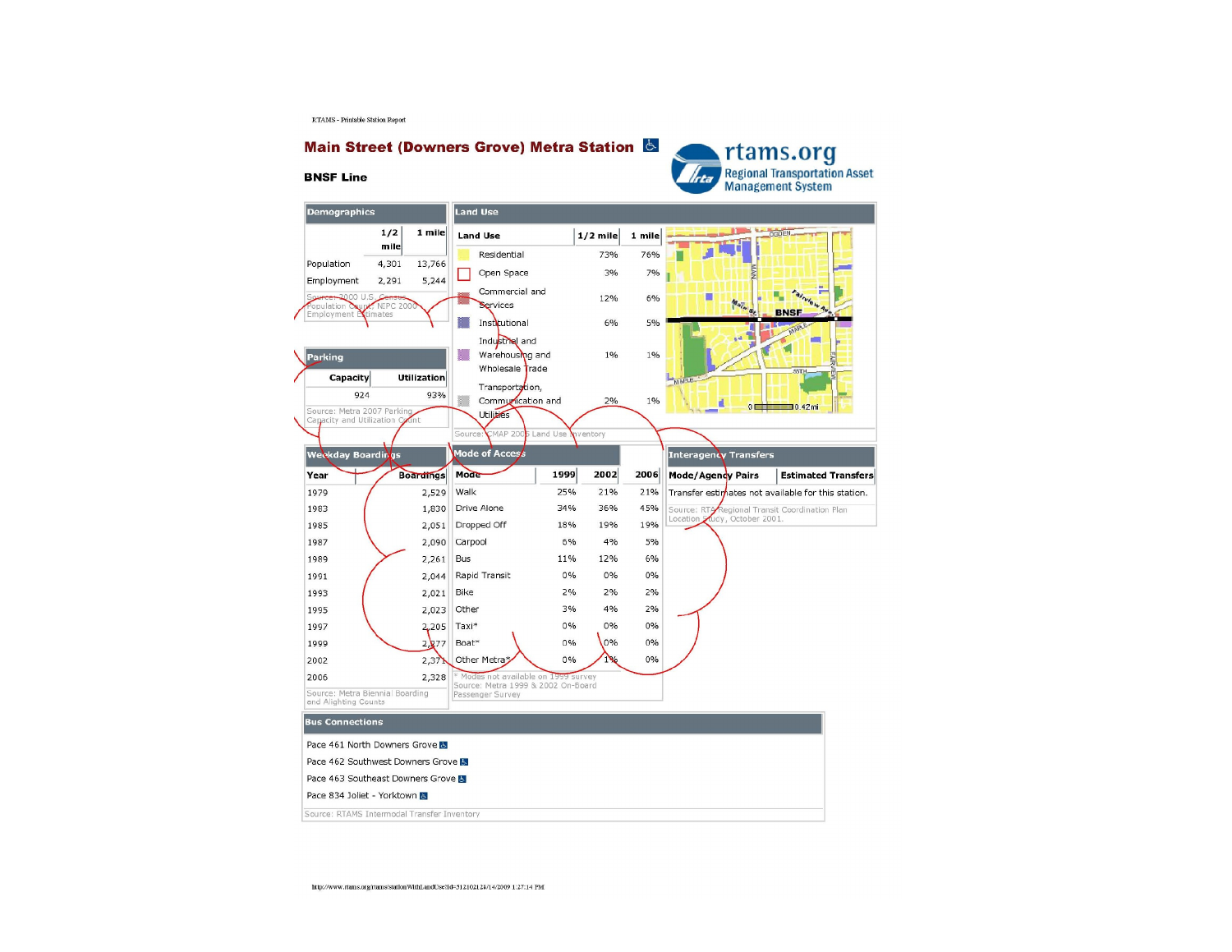#### Review of Grove Shuttle Operations

The Grove Commuter Shuttle provides weekday morning and evening feeder service to the Main Street and Belmont Road train stations.

There are four (4) designated fixed routes which are: North, West, Southeast and Southwest.

The fare structure remains as follows:

| One-Way             | 2.00    |  |  |  |
|---------------------|---------|--|--|--|
| 12-Ride Pass        | \$18.00 |  |  |  |
| <b>Monthly Pass</b> | \$45.00 |  |  |  |

We operate 2 Park-N-Ride facilities, within the Fairview Shopping Center located off Fairview Ave and 75th Street and at Belmont Road at 64th Street.

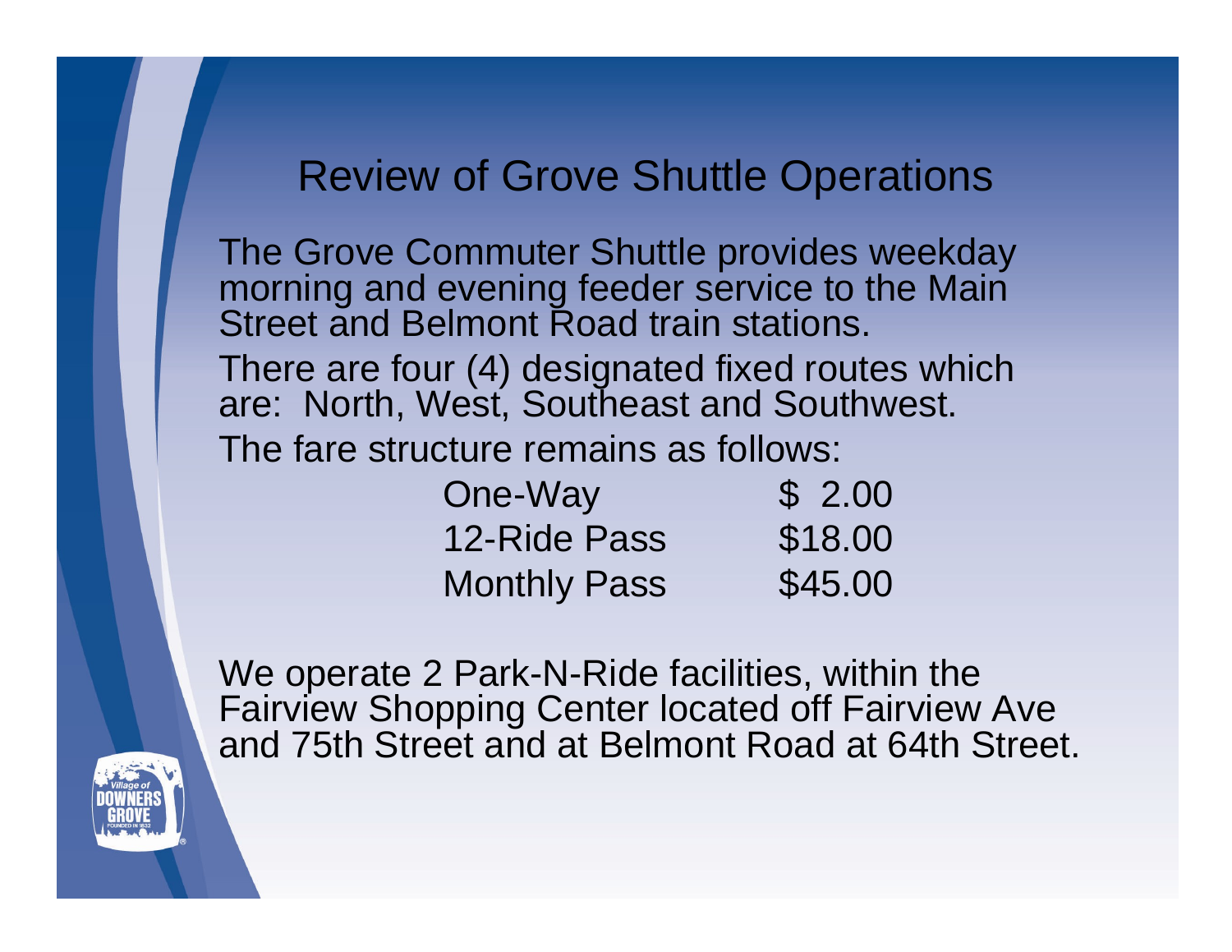#### Current Status - Ridership 2 nd Quarter 2009

| Ridership:                 | April | May** | June** | <b>Total</b> |                     |
|----------------------------|-------|-------|--------|--------------|---------------------|
| <b>Total Trips Served*</b> | 6,754 | 6,071 | 6,484  | 19,309       |                     |
| # Passengers to Belmont    | 1,533 | 1,355 | 1,480  | 4,368        | Avg. 66/day         |
| # Passengers to Main St.   | 5,221 | 4,716 | 5,004  | 14,941       | <b>Avg. 226/day</b> |

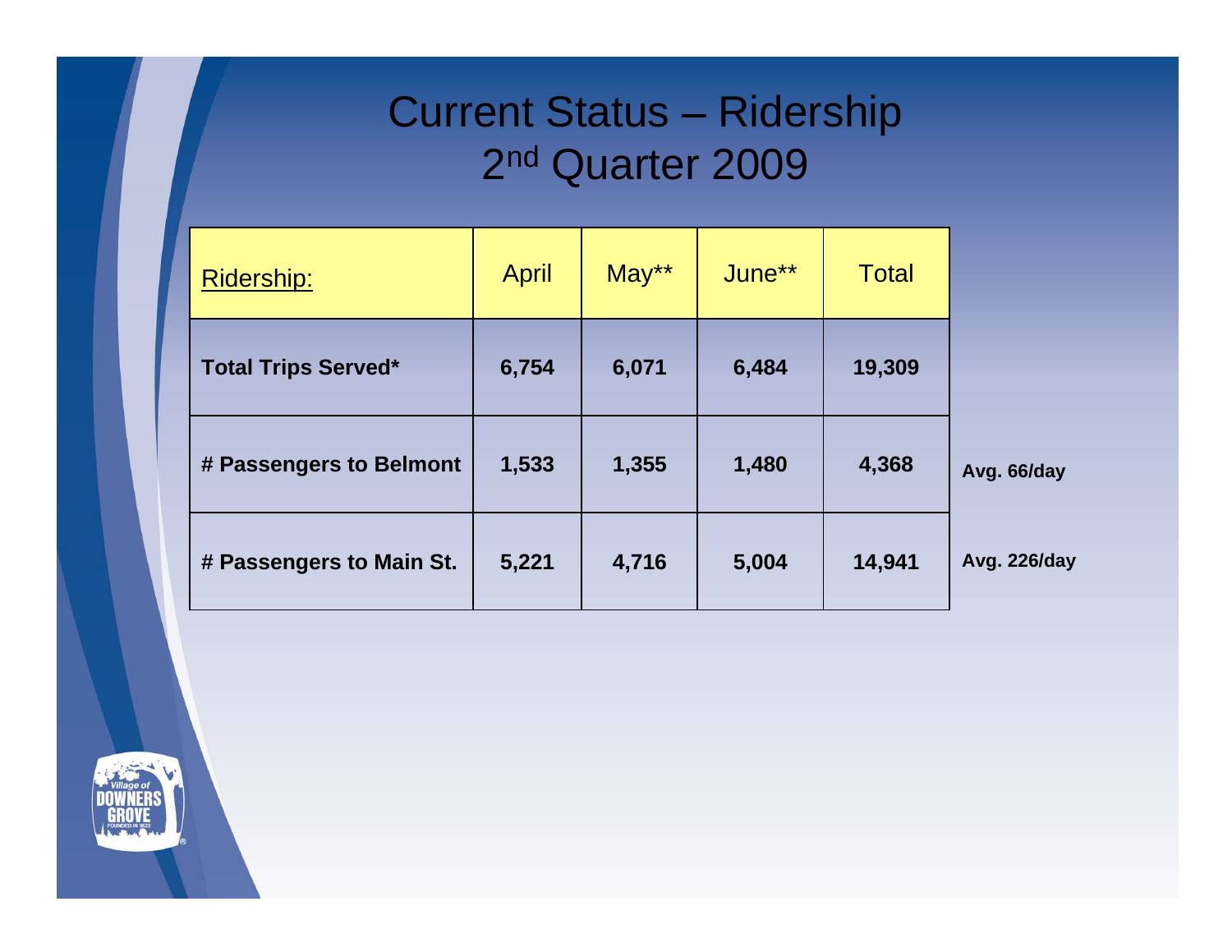#### Comparison of Ridership from 2008

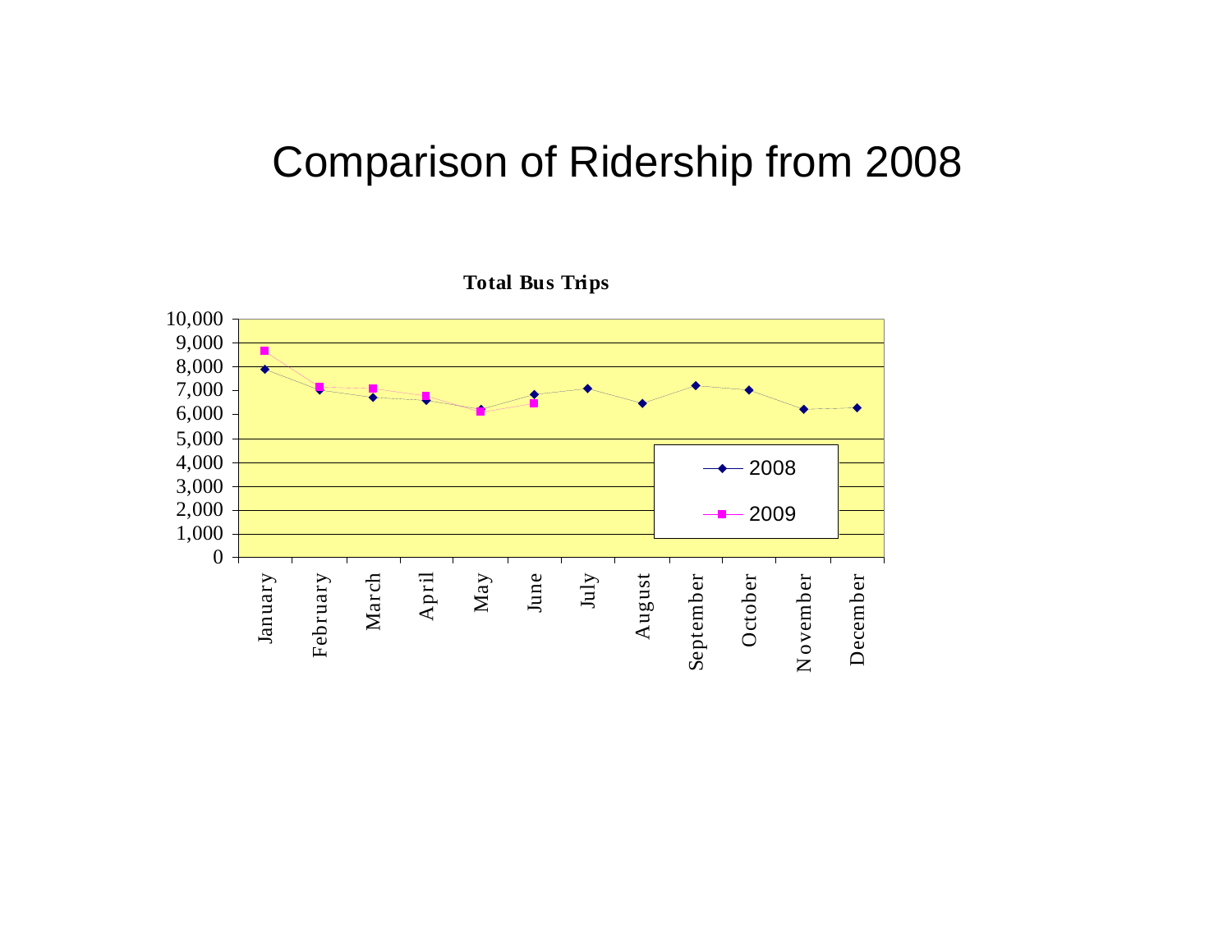# Current Status - Expenses

#### First Half 2009

| <b>EXPENSES</b>                              | <b>JAN '09</b> | <b>FEB '09</b> | <b>MAR '09</b> | <b>APR '09</b> | <b>MAY '09</b> | <b>JUNE '09</b> |
|----------------------------------------------|----------------|----------------|----------------|----------------|----------------|-----------------|
| <b>Salaries</b>                              | \$15,490.25    | \$15,705.11    | \$12,221.88    | \$12,087.59    | \$12,133.51    | \$12,035.42     |
| Fringe<br><b>Benefits</b>                    | \$2,139.42     | \$2,469.07     | \$2,035.74     | \$2,092.04     | \$2,044.01     | \$2,003.29      |
| Other<br><b>Materials &amp;</b>              |                |                |                |                |                |                 |
| <b>Supplies</b>                              | \$0.00         | \$28.80        | \$0.00         | \$0.00         | \$0.00         | \$0.00          |
| Misc.                                        | \$0.00         | \$280.50       | \$0.00         | \$50.00        | \$0.00         | \$0.00          |
| <b>Utilities &amp;</b><br><b>Advertising</b> | \$0.00         | \$0.00         | \$510.41       | \$615.87       | \$179.92       | \$0.00          |
| Equipment<br>Replacement                     | \$577.00       | \$577.00       | \$577.00       | \$577.00       | \$577.00       | \$577.00        |
| <b>Fleet</b><br><b>Maintenance</b>           | \$17,457.00    | \$17,457.00    | \$17,457.00    | \$17,457.00    | \$17,457.00    | \$17,457.00     |
| Risk<br><b>Management</b>                    | \$3,798.00     | \$3,798.00     | \$3,798.00     | \$3,798.00     | \$3,798.00     | \$3,798.00      |
|                                              | \$39,461.67    | \$40,315.48    | \$36,600.03    | \$36,677.50    | \$36,189.44    | \$35,870.71     |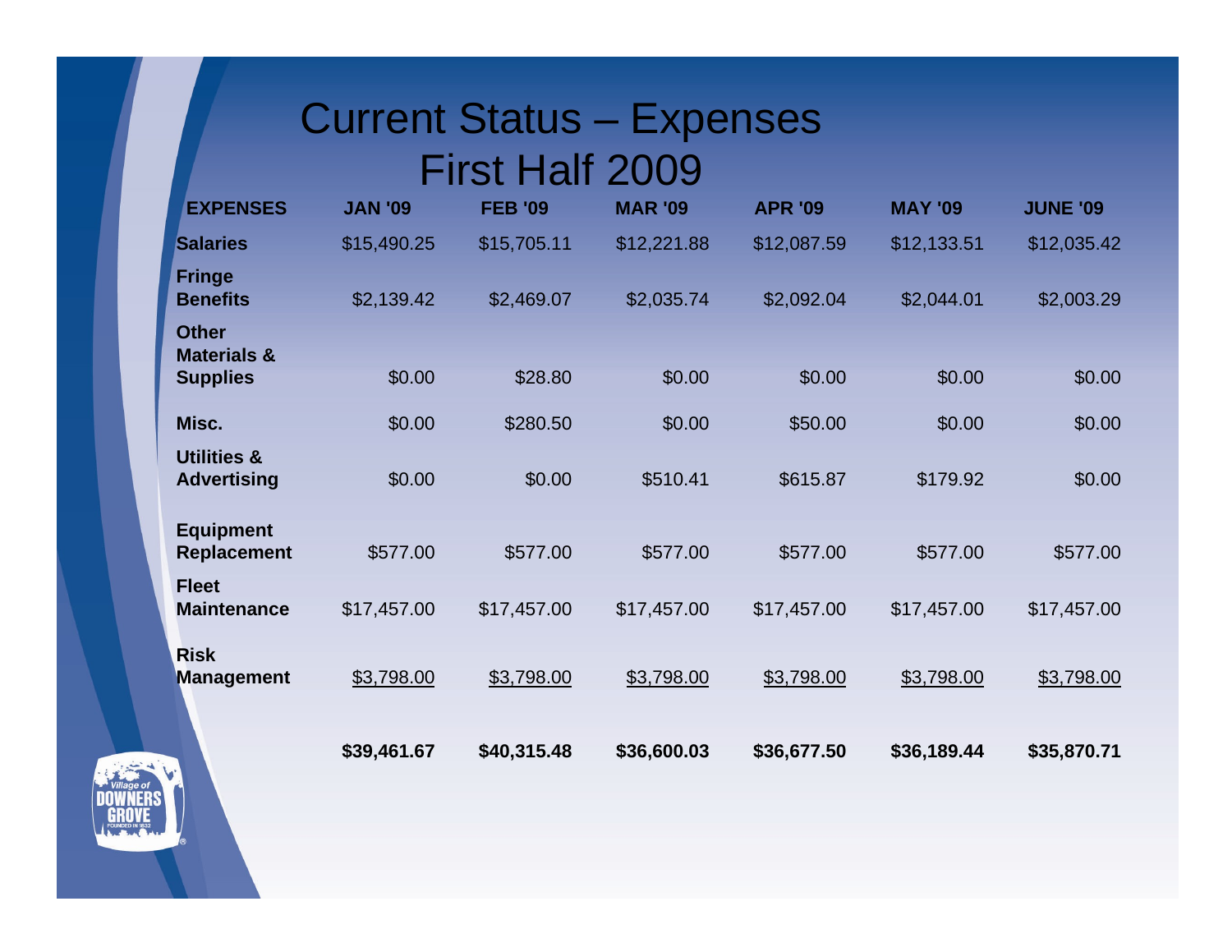#### **Current Status - Revenues First Half 2009**

| <b>REVENUES</b><br>2009              | <b>JAN</b> | <b>FEB</b> | <b>MAR</b> | <b>APR</b> | <b>MAY</b> | <b>JUNE</b> |
|--------------------------------------|------------|------------|------------|------------|------------|-------------|
| <b>Trips</b>                         | 8,630      | 7,154      | 7,106      | 6,754      | 6,071      | 6,484       |
| <b>Fare Box</b><br><b>Collection</b> | \$9,841    | \$10,119   | \$11,753   | \$8,930    | \$9,724    | \$9,005     |
| <b>Pace Subsidy</b>                  | \$3,946    | \$4,032    | \$3,660    | \$3,668    | \$3,619    | \$3,587     |
| 1 Cent MFT                           | \$11,867   | \$13,889   | \$8,812    | \$11,313   | \$10,582   | \$7,839     |
| <b>Total Revenue</b>                 | \$25,655   | \$28,040   | \$24,225   | \$23,911   | \$23,925   | \$20,431    |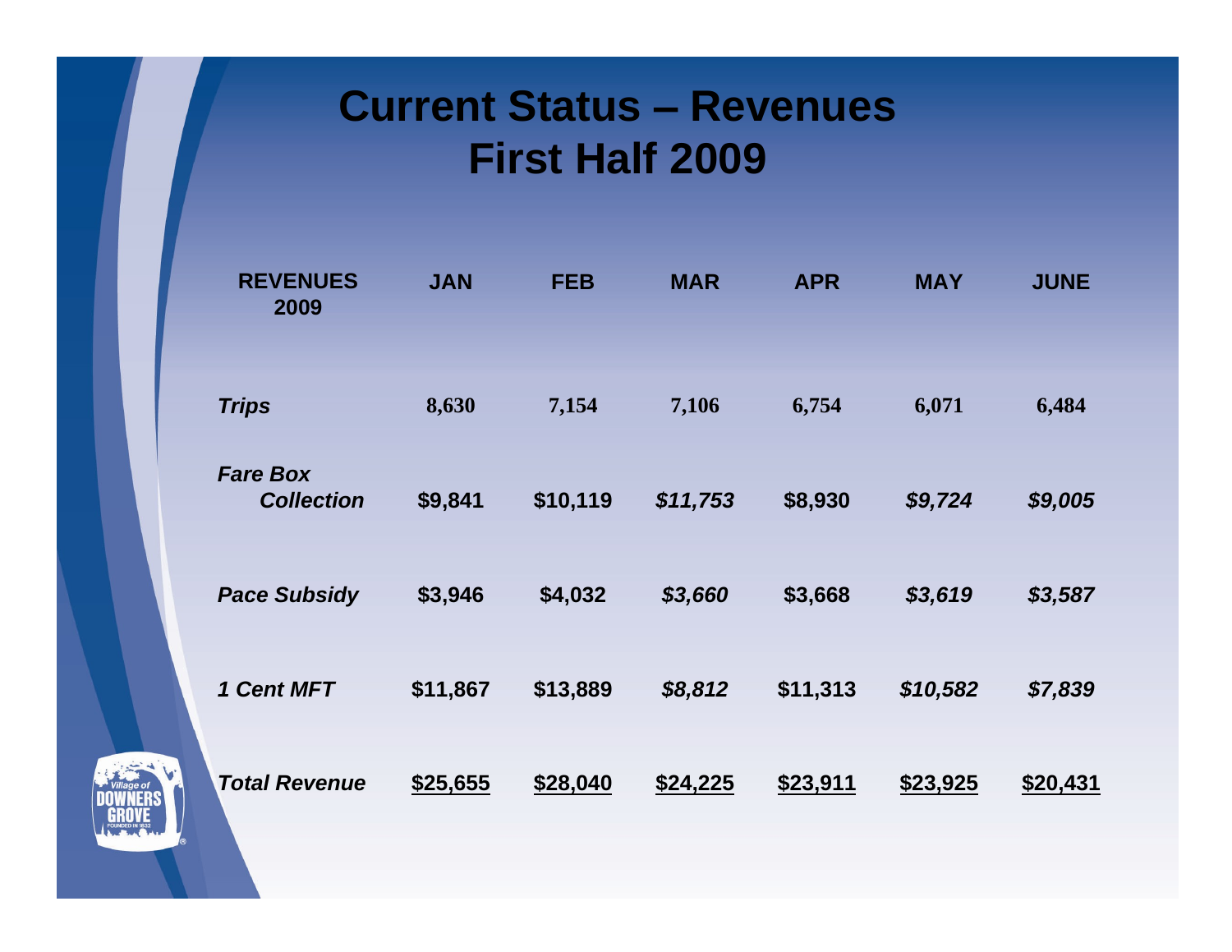### **Current Status Expenses & Revenues First Half 2009**

|                | <b>MONTHLY</b><br><b>EXPENSES</b> | <b>MONTHLY</b><br><b>REVENUES</b> | <b>NET MONTHLY</b><br><b>EXPENSES</b> |
|----------------|-----------------------------------|-----------------------------------|---------------------------------------|
| <b>JAN '09</b> | \$39,462                          | \$25,655                          | (\$13,807)                            |
| <b>FEB '09</b> | \$40,315                          | \$28,040                          | (\$12,275)                            |
| <b>MAR '09</b> | \$36,600                          | \$24,225                          | (\$12,375)                            |
| <b>APR '09</b> | \$36,678                          | \$23,911                          | (\$12,767)                            |
| <b>MAY '09</b> | \$36,189                          | \$23,925                          | (\$12,264)                            |
| <b>JUN '09</b> | \$35,871                          | \$20,431                          | (\$15,440)                            |
| <b>TOTAL</b>   | \$225,115                         | \$146,187                         | (\$78,928)                            |
|                |                                   |                                   |                                       |
|                |                                   |                                   |                                       |

**AVERAGE \$37,519 \$24,365 (\$13,155)**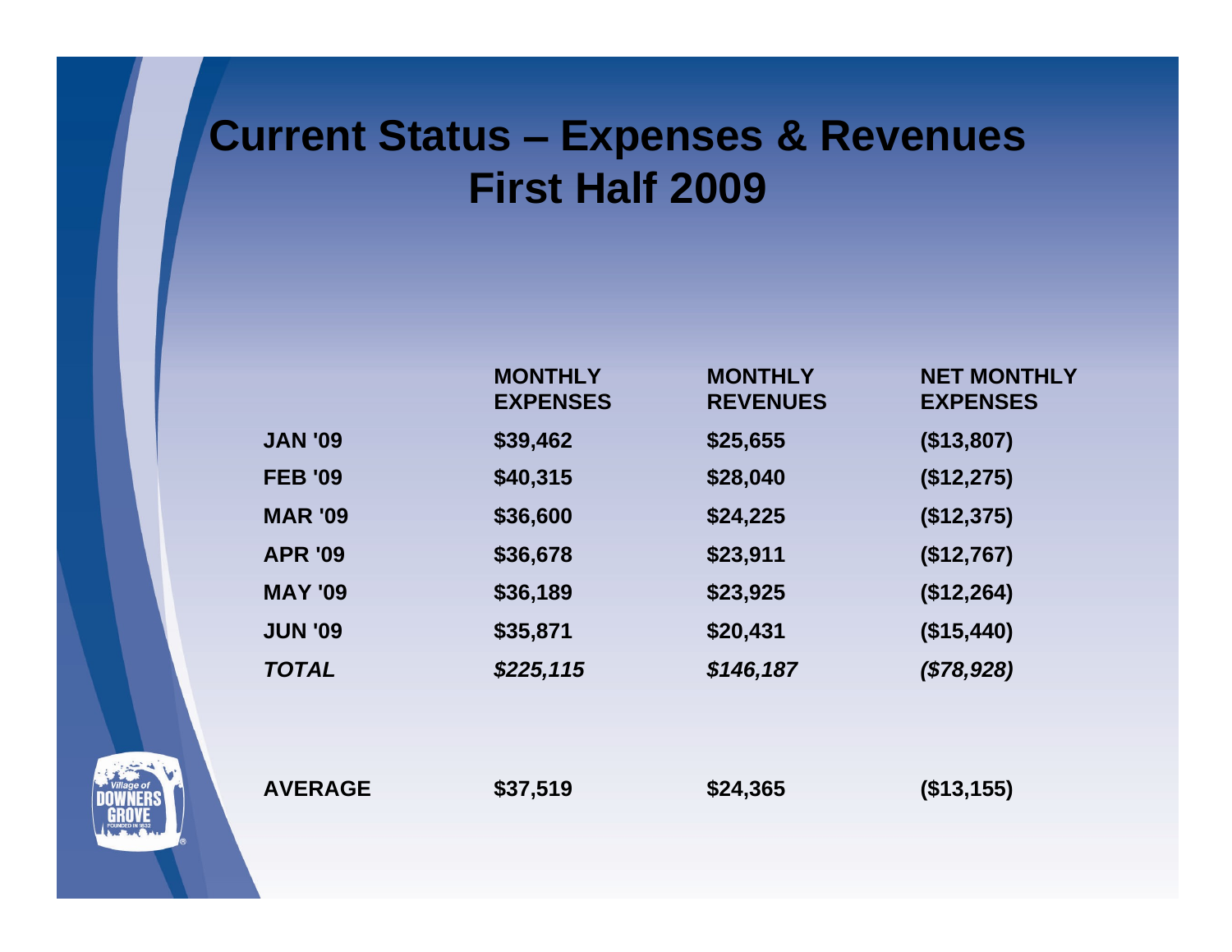#### Annual Net Expenses and Fund Balance Past and Projected

| Year                    | <b>Revenues</b> | <b>Expenses</b> | <b>Net Expenses</b> |
|-------------------------|-----------------|-----------------|---------------------|
| <b>FY05</b>             | \$213,702       | \$539,957       | (\$326,255)         |
| <b>FY06</b>             | \$190,051       | \$639,934       | (\$449,883)         |
| FY06 stub               | \$164,498       | \$552,398       | (\$387,900)         |
| <b>FY07</b>             | \$714,642       | \$477,264       | $(\$237,377)$       |
| <b>FY08</b>             | \$346,841       | \$476,372       | (\$129,531)         |
| <b>FY09 (Budgeted)</b>  | \$309,656       | \$478,717       | (\$169,061)         |
| <b>FY10 (Projected)</b> | \$311,978       | \$358,535       | (\$46,557)          |
| <b>FY11 (Projected)</b> | \$314,318       | \$380,056       | (\$65,738)          |
| <b>FY12 (Projected)</b> | \$316,676       | \$397,741       | (\$81,065)          |
| <b>FY13 (Projected)</b> | \$319,051       | \$415,619       | (\$96,568)          |
| <b>FY14 (Projected)</b> | \$321,444       | \$434,322       | $($ \$112,878)      |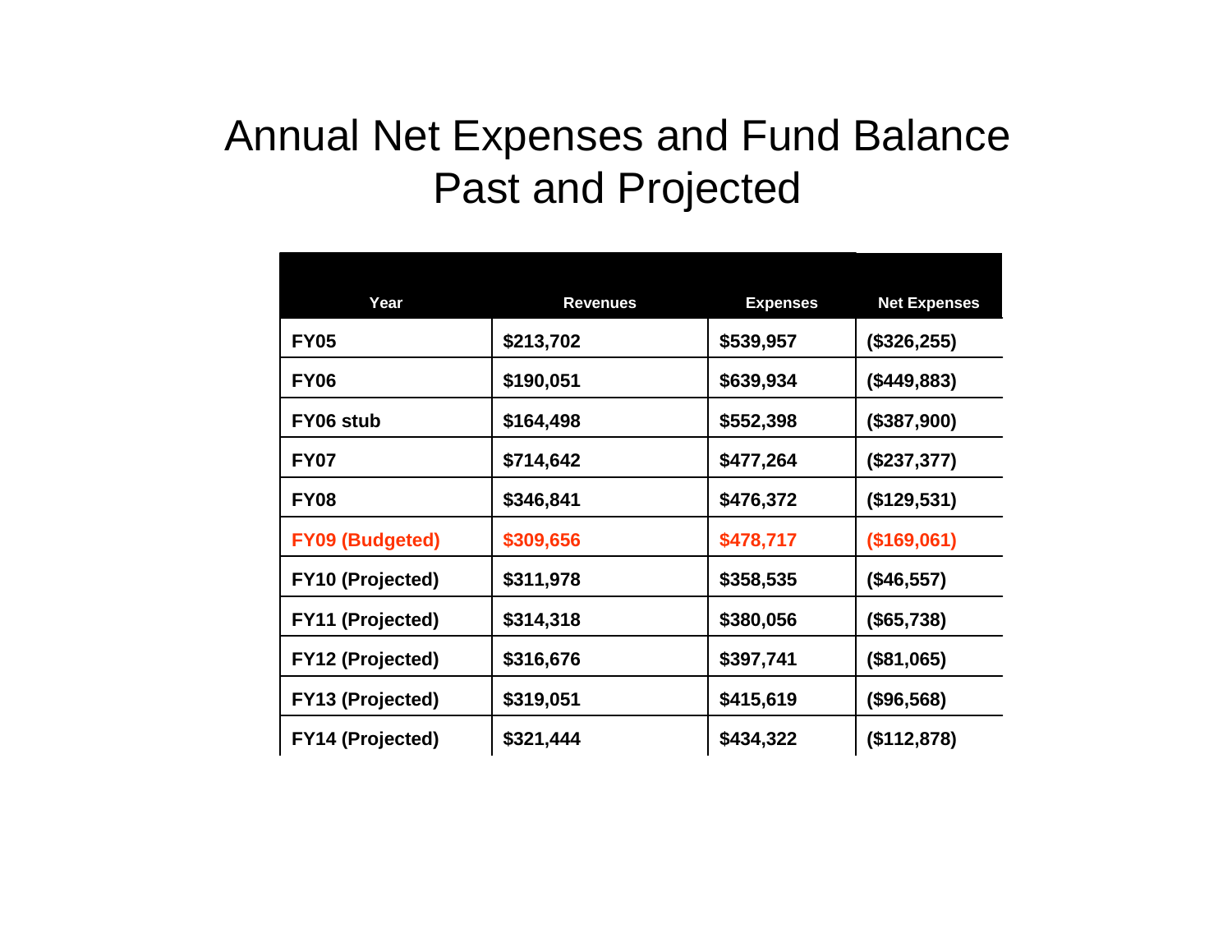### **Average Monthly Funding Sources First Half 2009**

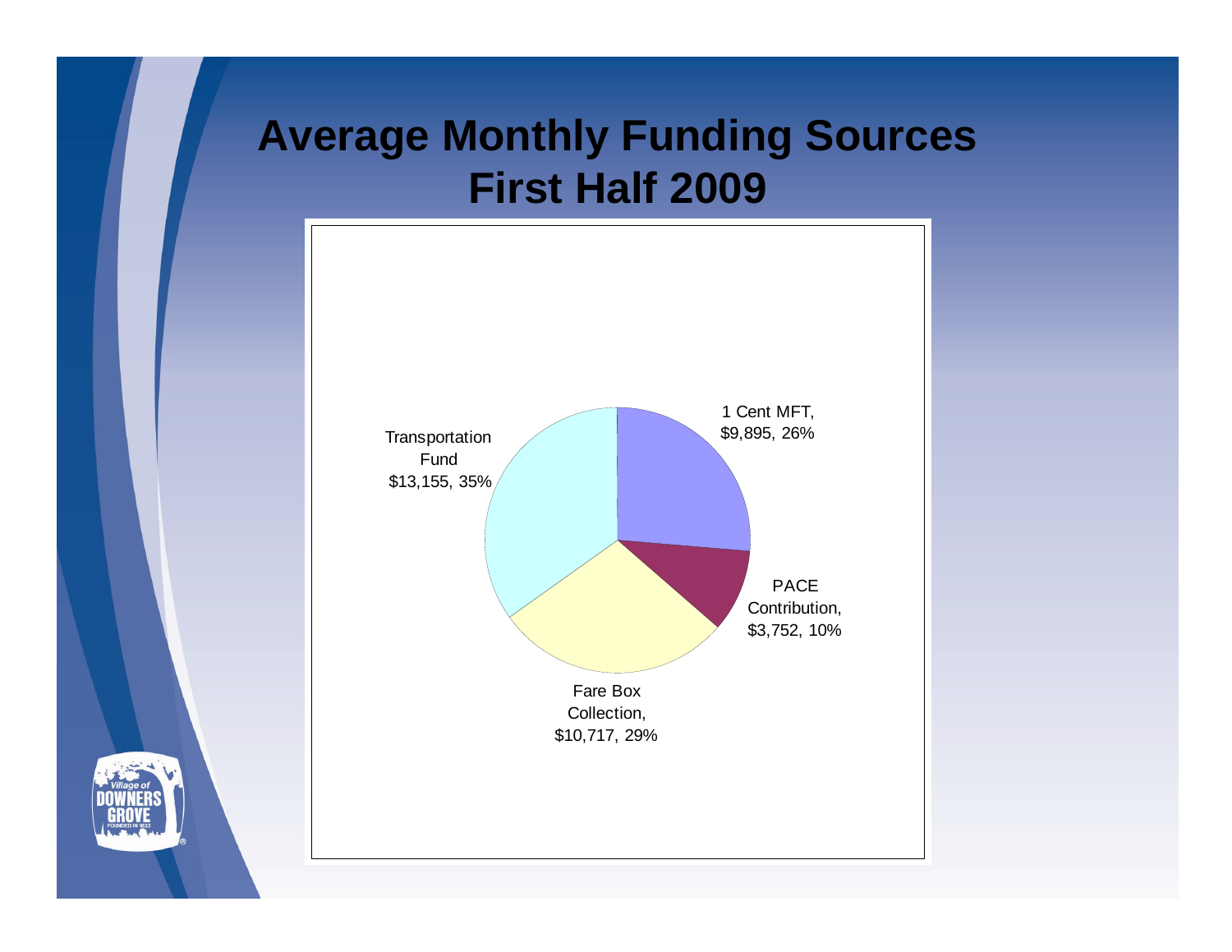## Grove Shuttle Goals for 2010 and 2011

- Increase efficiency and operate "in the black" with no contribution from the Transportation Fund.
- Work with PACE to transition to "Highland Park" model as funds are available, likely after 2011.
- Implement "one ticket" model.
- After 2011 reduce the contribution from local MFT.  $\bullet$
- Continue to work with regional agencies to increase  $\bullet$ transportation options.
- Continue to work with EDC and major employers to facilitate reverse commute options.

![](_page_11_Picture_7.jpeg)